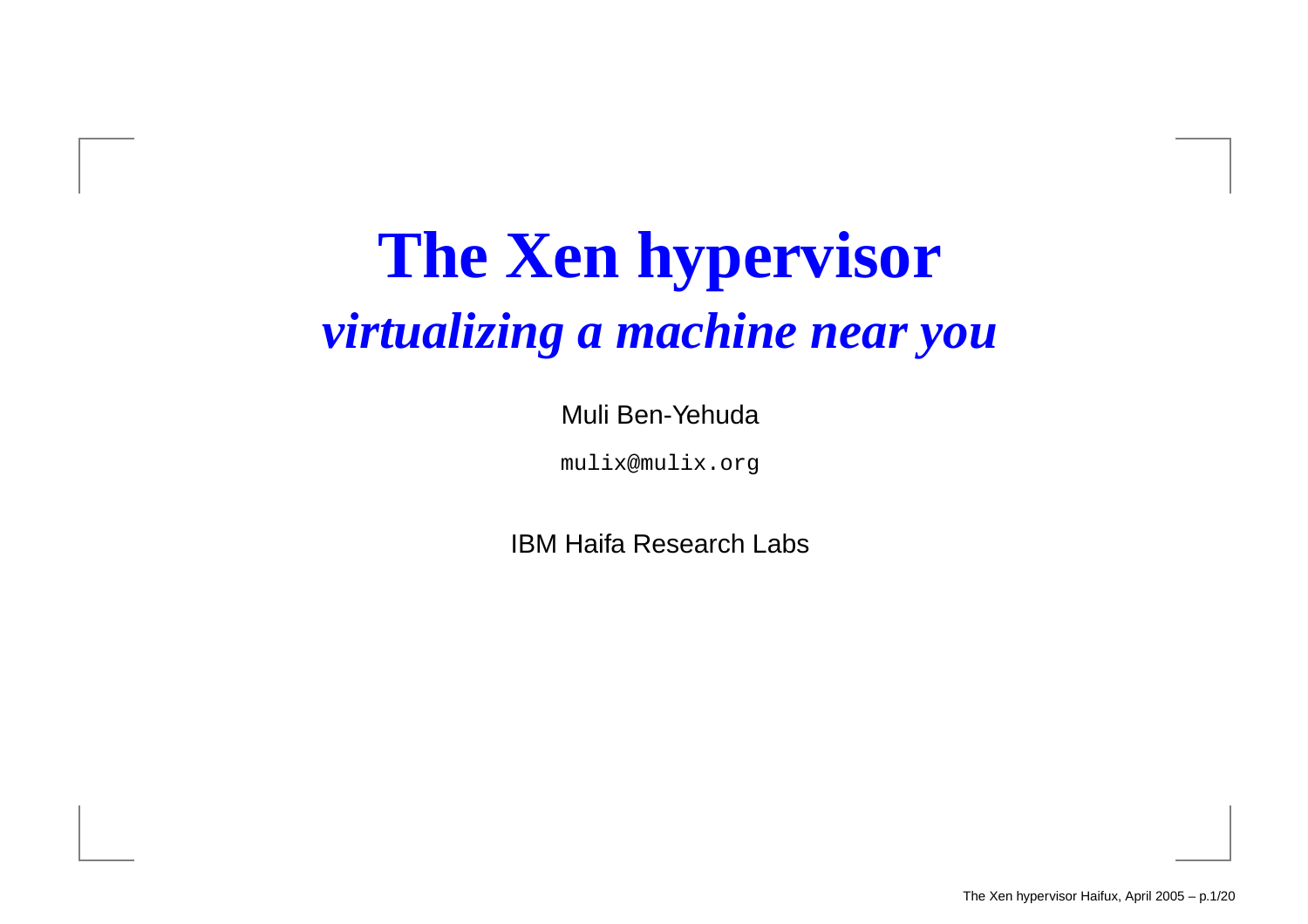# **TOC**

- intro to Virtualization
- the Xen hypervisor
- CPU virt.
- MMU virt.
- IO virt.
- status and future work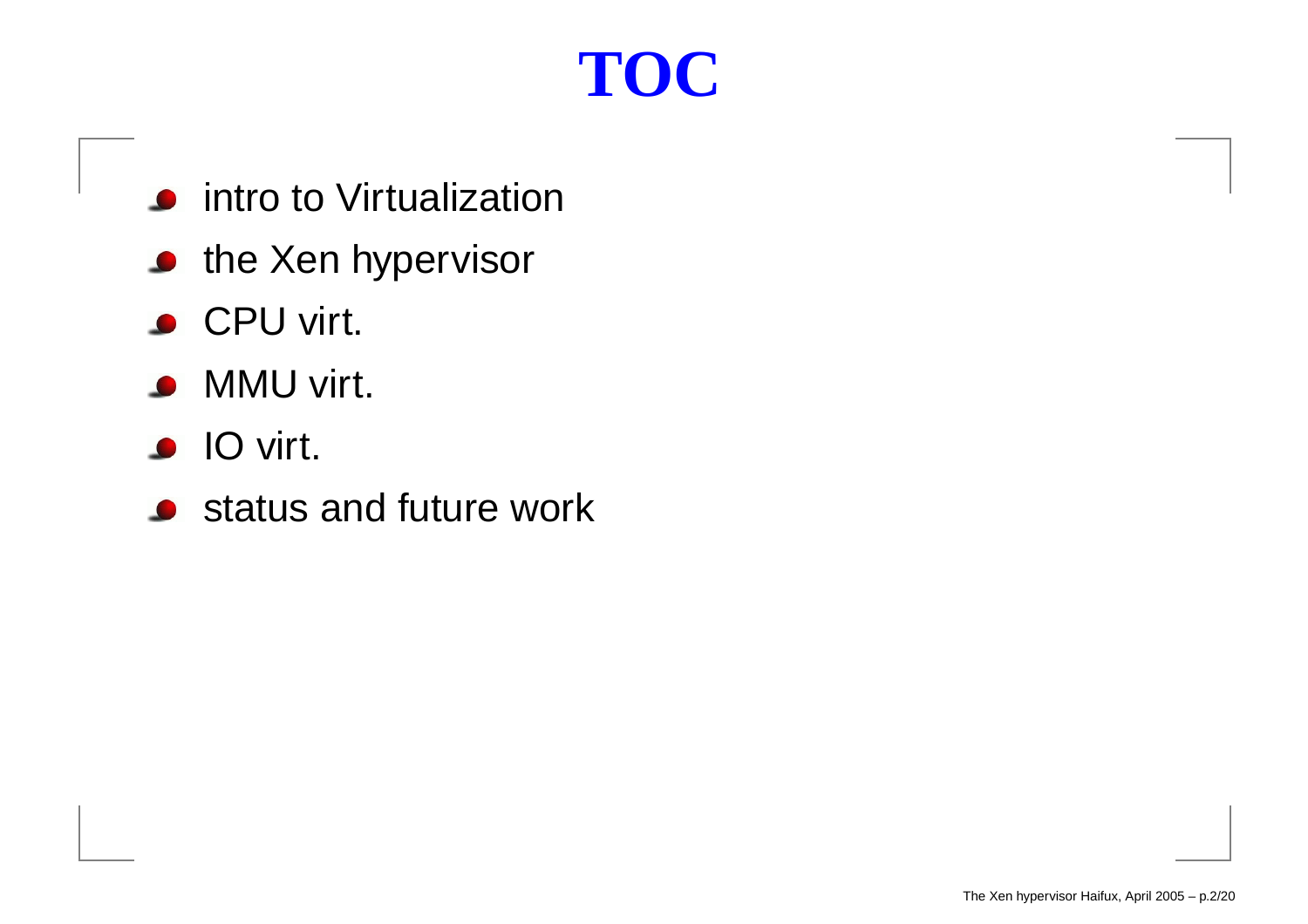#### **Introduction to Virtualization**

- we're used to <sup>a</sup> simple equation, one physical machine runs one OS at any given time. By virtualizing the machine, we are able to run several operating systems (and all of their applications) at the same time. Magic? almost.
- virtualization isn't new... its been around since the 60's and 70's in IBM. Some of you may be also familiar with VMWare, which is <sup>a</sup> virtualization offering for x86. In this talk we will discuss the Xen Virtual Machine Manitor (I prefer the term hypervisor), an open source project which brings free software virtualization to <sup>a</sup> machine near you.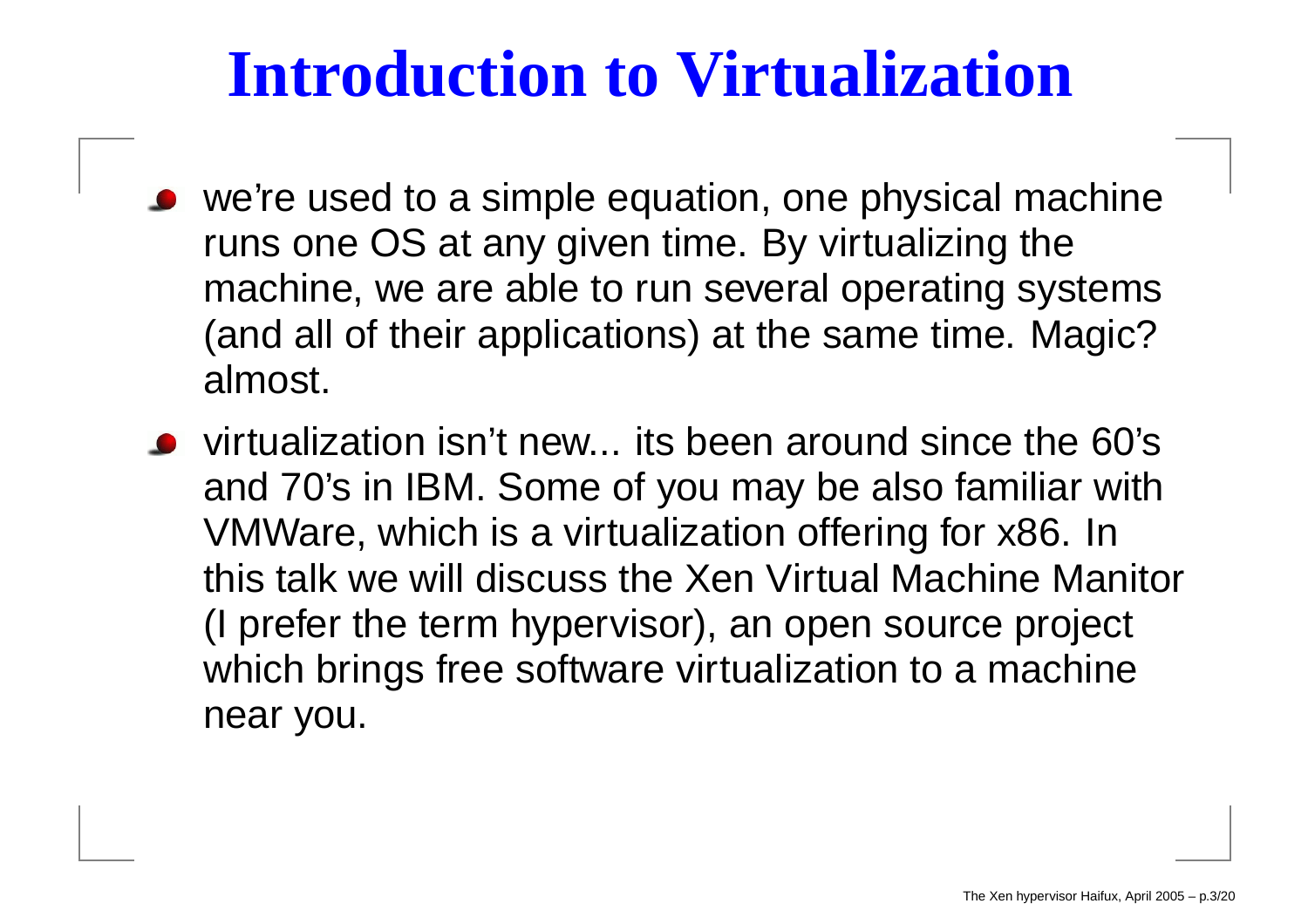# **Why Virtualize?**

- machine consolidation.
- testing.  $\bullet$
- **o** debugging.
- OS research.
- live updates (a.k.a. 24x7 uptime).  $\bullet$
- diversity, a.k.a using the best tool for the job.  $\bullet$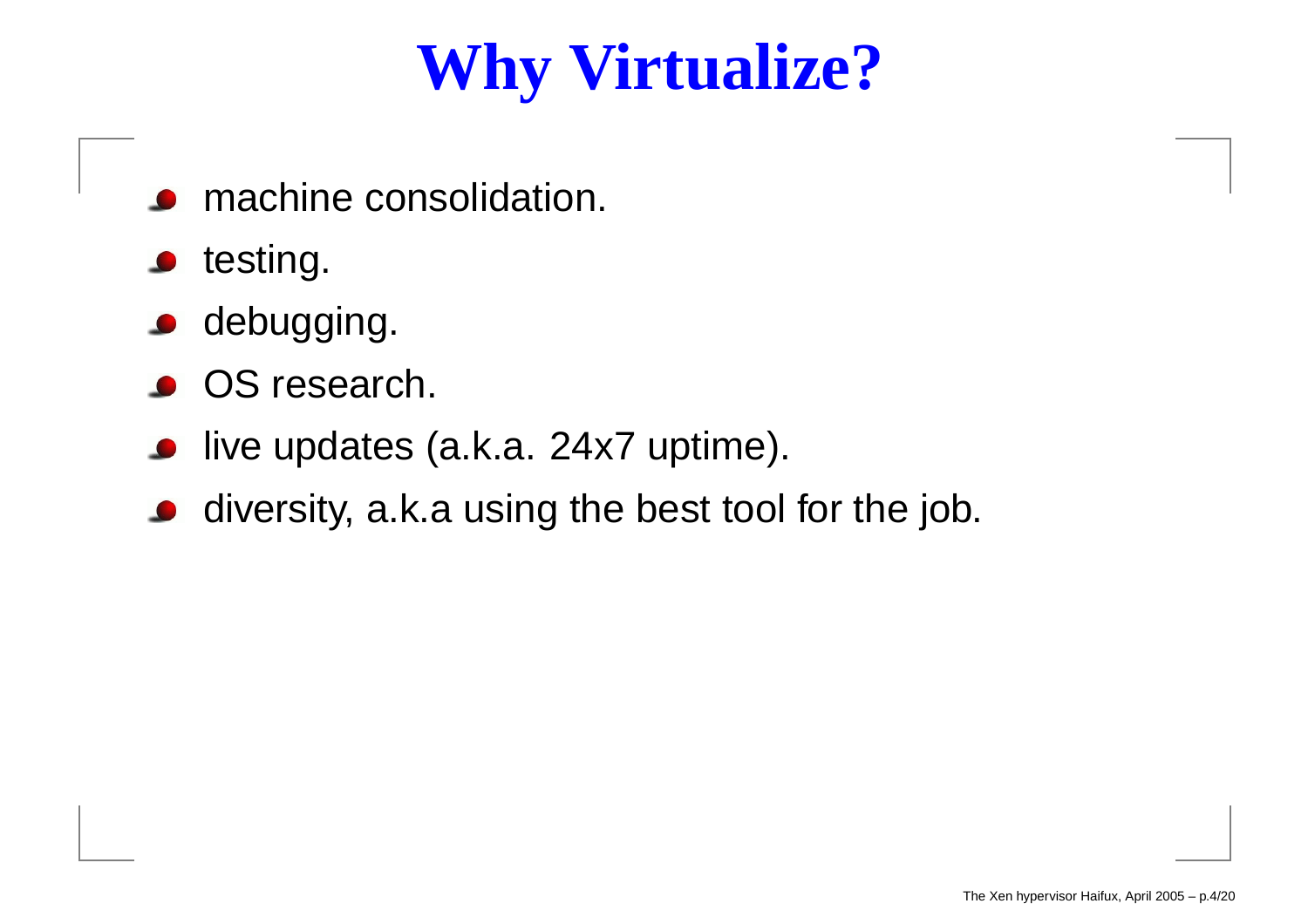# **Quick Overview of Xen**

- **P** provides secure isolation
- provides resource control and QoS
- requires **minimal** operating systems changes, and no userspace changes
- supports x86, x86-64, ia64 and PPC in varying degrees of maturity
- supports Linux 2.4 and 2.6, NetBSD, FreeBSD, ...
- close to native performance!
- supports live migration of VMs
- widespread hardware support, including direct device access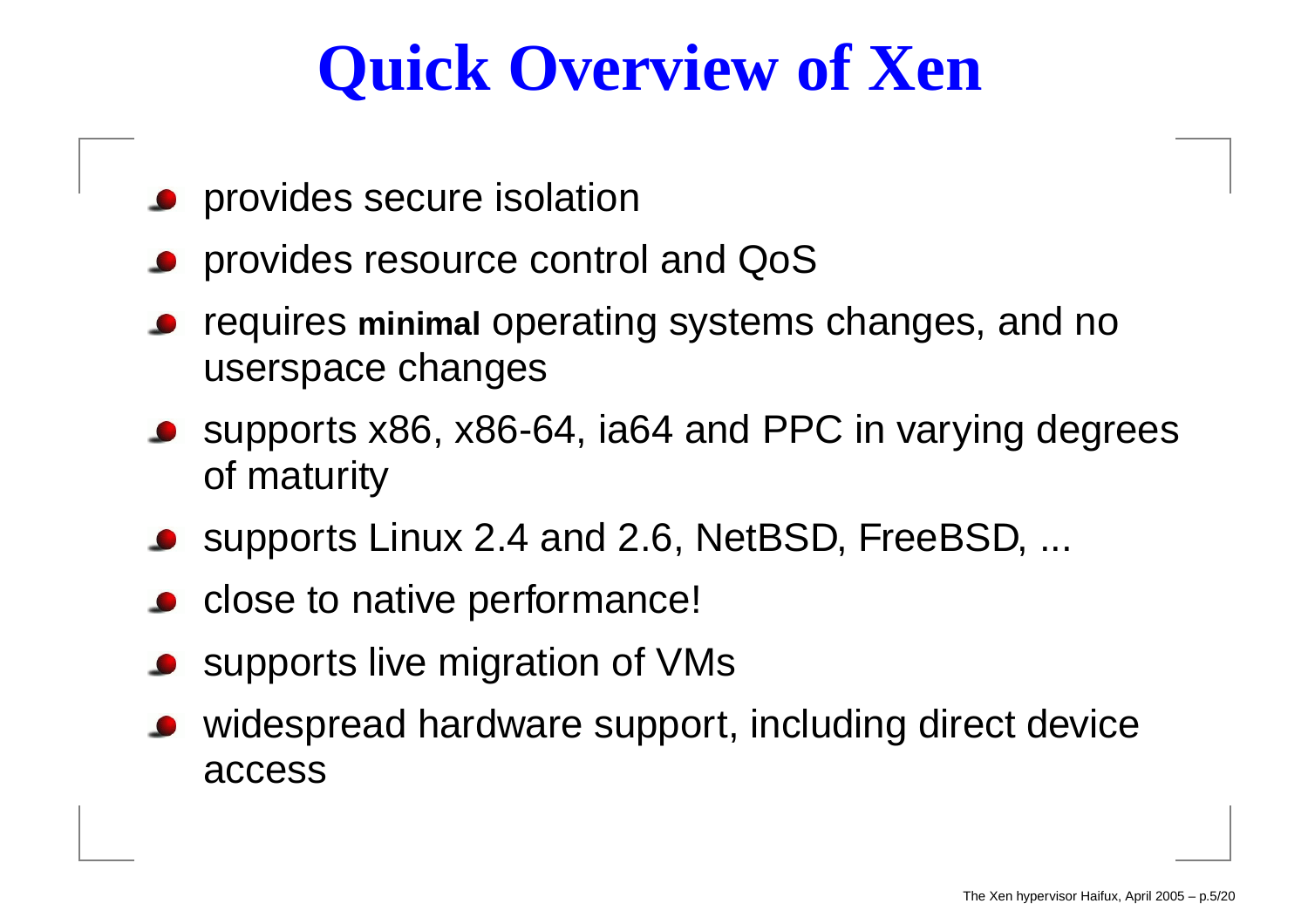# **Quick Overview of Xen cont'**

- developed and maintained at the Cambridge University Systems Research Group, by Steven Hand, Ian Pratt, Keir Fraser, lots of others.
- contributions from Intel, AMD, HP, IBM, others.
- **Commercial backing available from** [http://www](http://www.xensource.com/).[xensource](http://www.xensource.com/).[co](http://www.xensource.com/)m/

These slides are based on the Xen papers, presentations and code. You can find all of them at [http://www](http://www.cl.cam.ac.uk/Research/SRG/netos/xen/).[cl](http://www.cl.cam.ac.uk/Research/SRG/netos/xen/).[cam](http://www.cl.cam.ac.uk/Research/SRG/netos/xen/).[ac](http://www.cl.cam.ac.uk/Research/SRG/netos/xen/).[uk/Research/SRG/netos/xe](http://www.cl.cam.ac.uk/Research/SRG/netos/xen/)n/ and are encouraged to do so.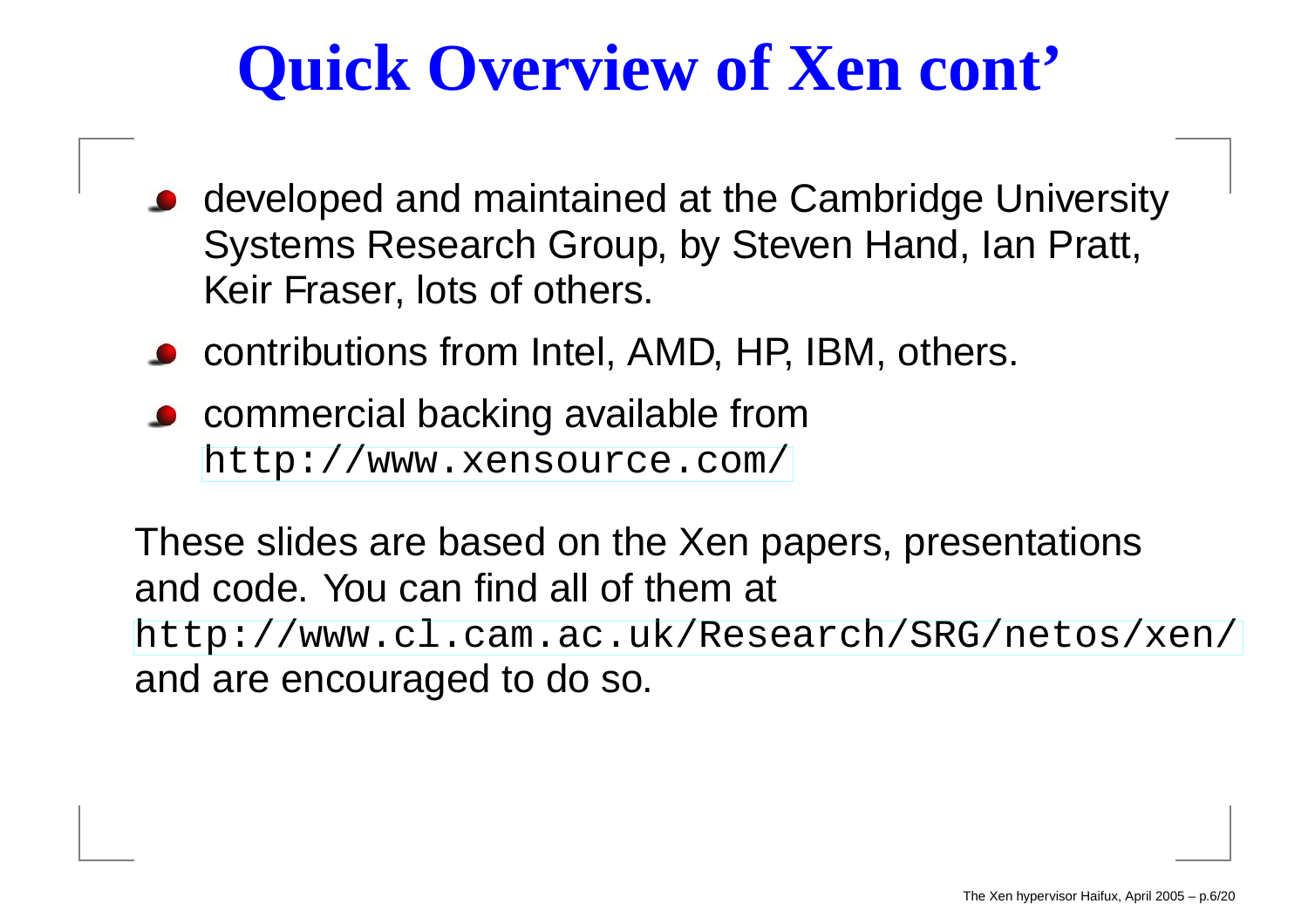## **Full Virtualization**

- full virtualiztion refers to running an unmodified OS on <sup>a</sup> virtual machine (e.g. VMWare). There are many ways to do this - for example binary rewriting of the running OS image.
- hardware support makes full virtualiztion much easier.
- x86 is notoriously difficult to virtualize because some priviledged instructions simply fail silently, rather than raising <sup>a</sup> trap.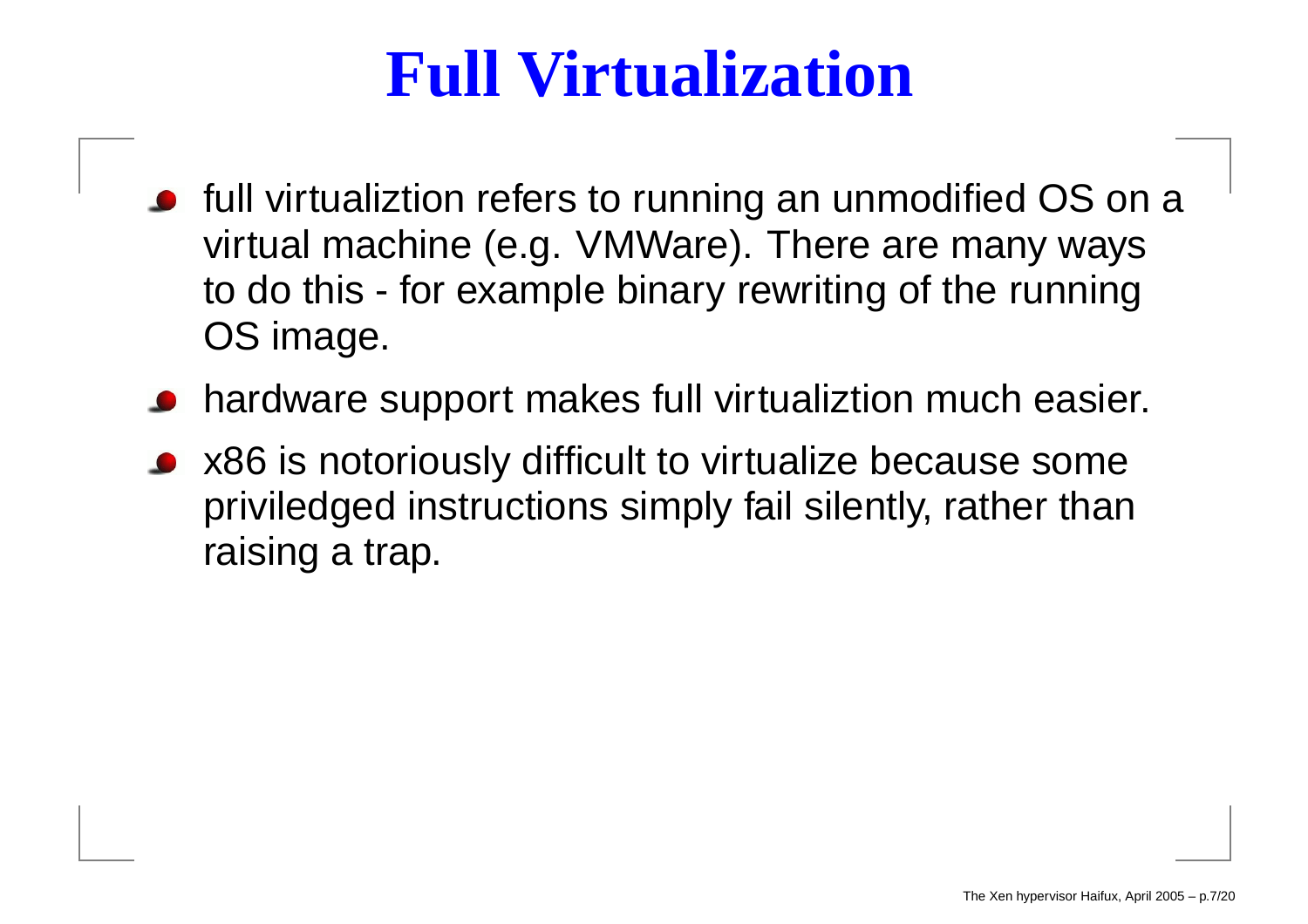# **Paravirtualization**

Paravirtualization refers to modifying the OS to make virtualization faster - modifying the OS to run on the virtualized environment rather than on bare metal.

- $\bullet$  easy to do when you have the source
- can be combined with full virtualization techniques paravirtualize where you can, use full-virtualization techniques where you can't avoid it.
- XenoLinux a port of Linux to run under the Xen hypervisor.
- the bulk of the work is replacing priviledged instructions (e.g. cli, hlt, write to cr3) with hypervisor calls.
- core concept: modify the OS to the virtualized environment, but expose some details of the hardware for optimization.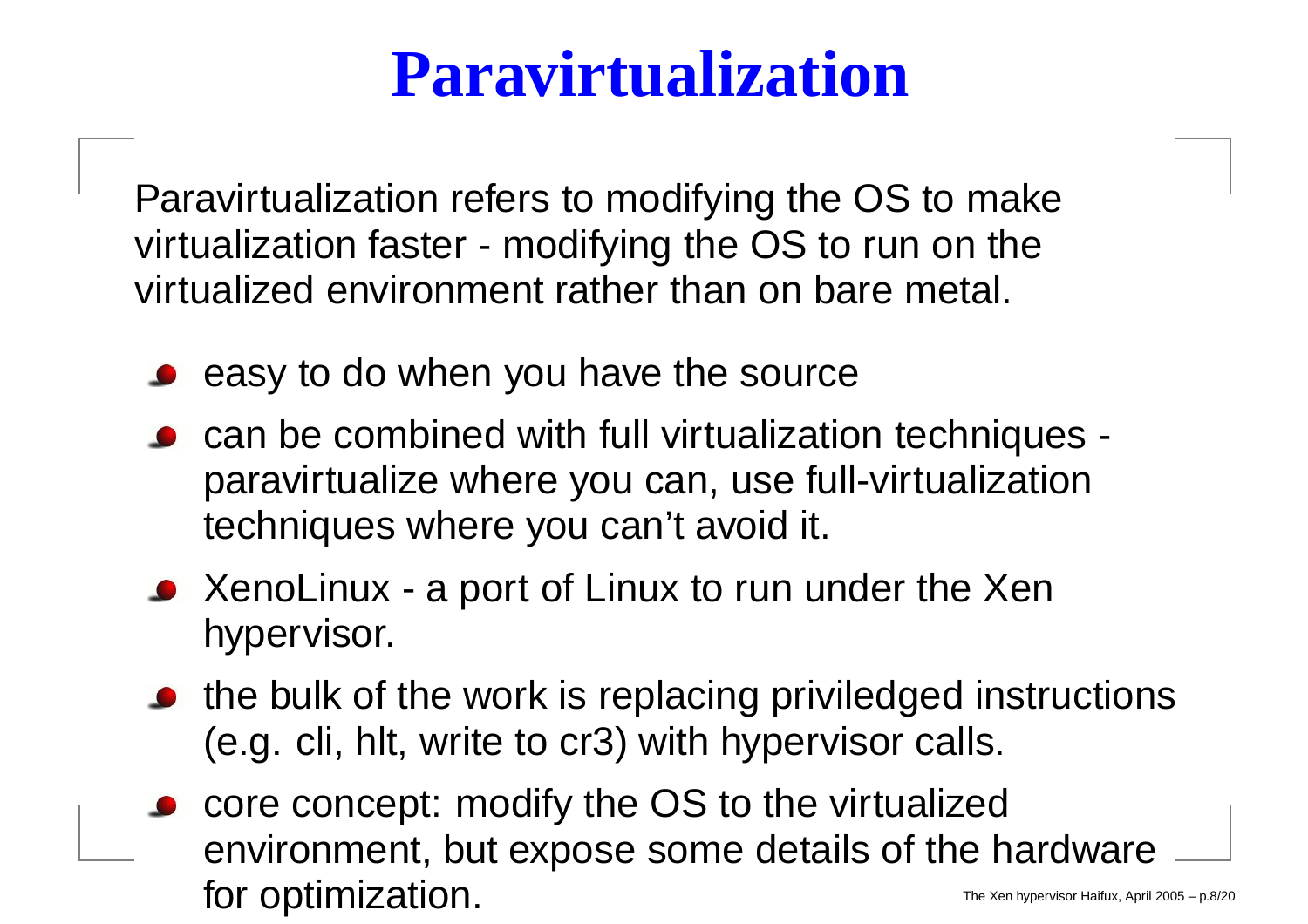# **CPU Virtualization**

(All details refer to x86-32 - other archs are done differently)

- x86 CPUs have 4 modes of operation, known as the 4 rings. Ring 0 is the most priviledged and ring 3 the least.
- Xen runs in ring 0, where the kernel normally runs.
- The kernel is moved to ring 1 or 2. No OS has used either of these since OS2. This is the part that requires the operating system changes.
- Userspace runs in ring3 just like it does today no userspace changes necessary.
- Xen is mapped in every OS's address space at the top 64 MB of memory, to save <sup>a</sup> tlb flush.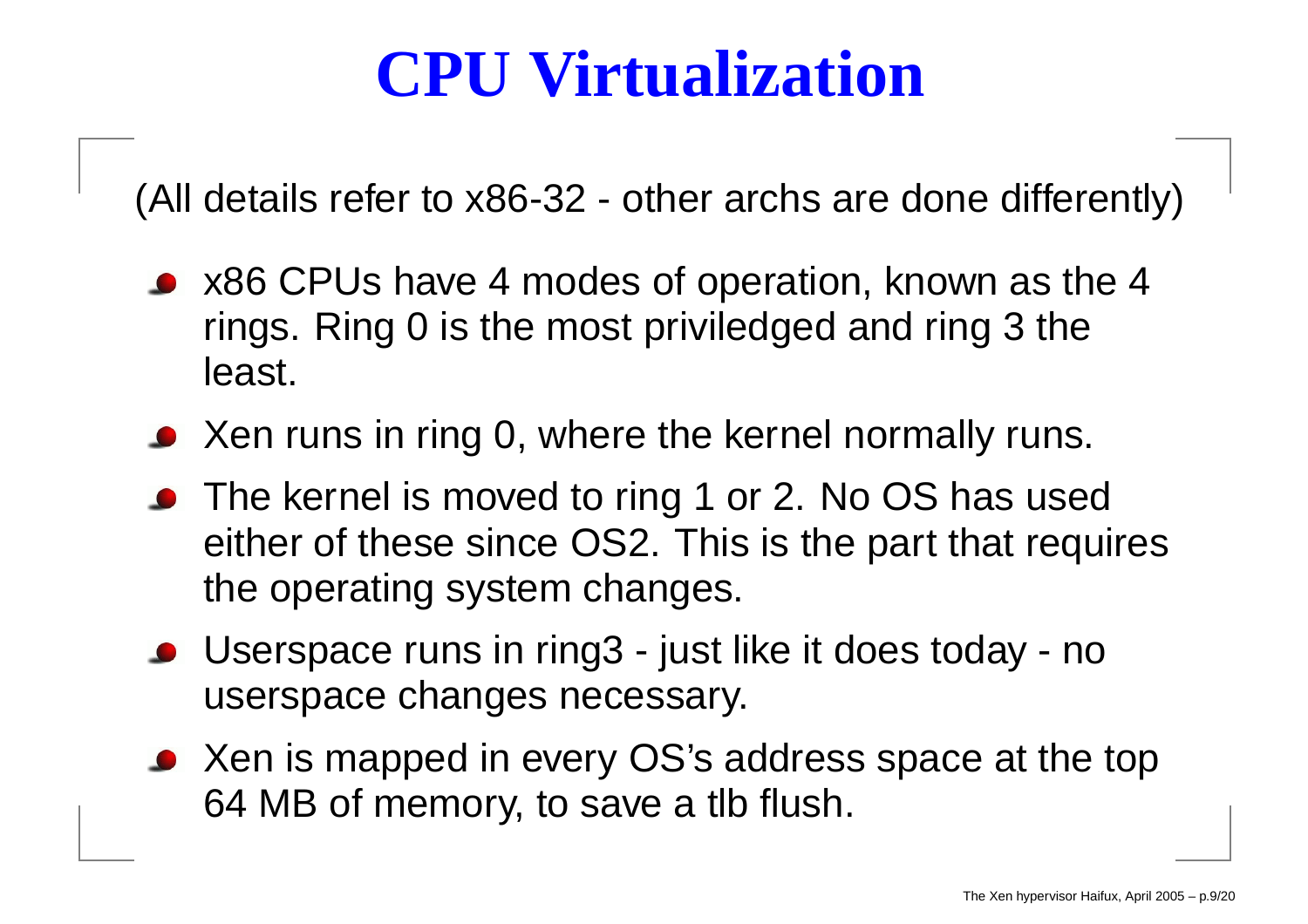## **CPU Virtualization cont'**

- how to protect xen from malicious guests? we could use page tables switching, but that would be too slow. Instead segmentation is used.
- to perform <sup>a</sup> priviledged operation, the guest uses <sup>a</sup> hypercall that jumps to Xen
- it is possible to let system calls go from user-space to guest kernel directly, by verfiying the trap handler before it is installed.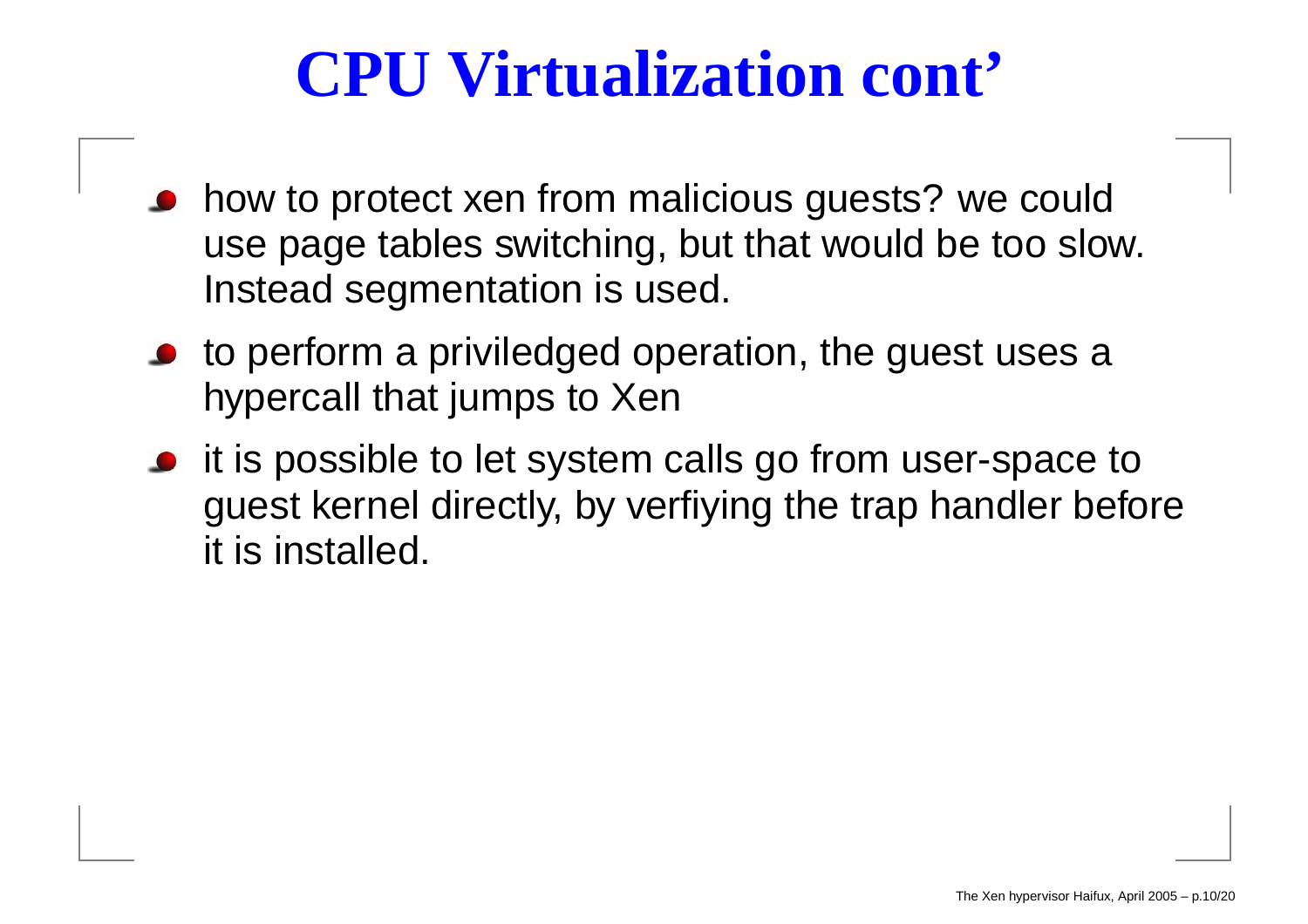# **virtualizing the MMU**

Virtualizing the MMU is the most difficult task <sup>a</sup> hypervisor implementor faces. We will discuss:

- shadow page tables
- direct page table access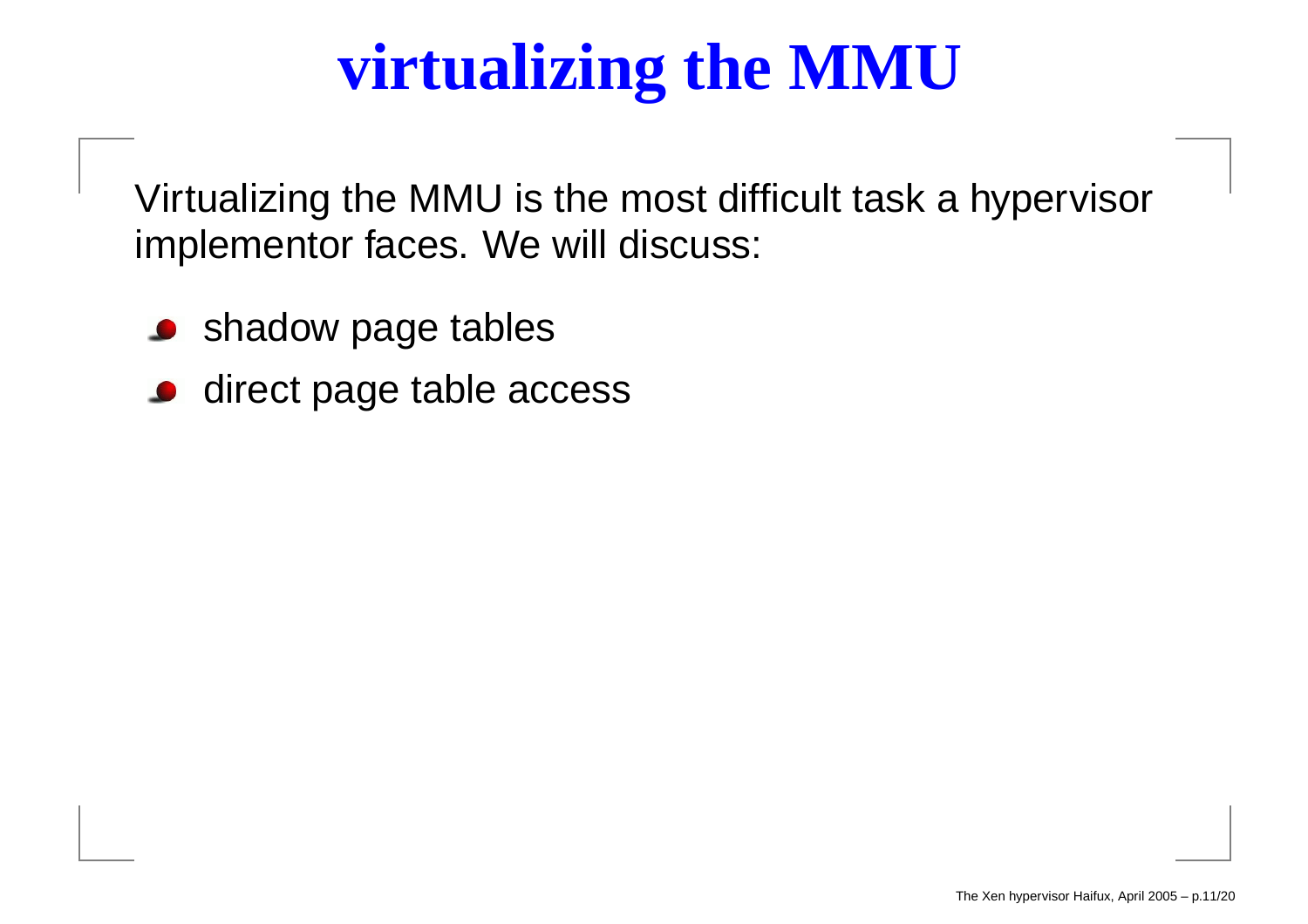# **Shadow Page Tables**

- when using shadow page tables, the OS keeps its own set of page tables, distinct from the set of page tables that are shared with the hardware.
- the hypervisor traps page table updates and is repsonsible for validating them and propagating changes to the hardware page tables and back.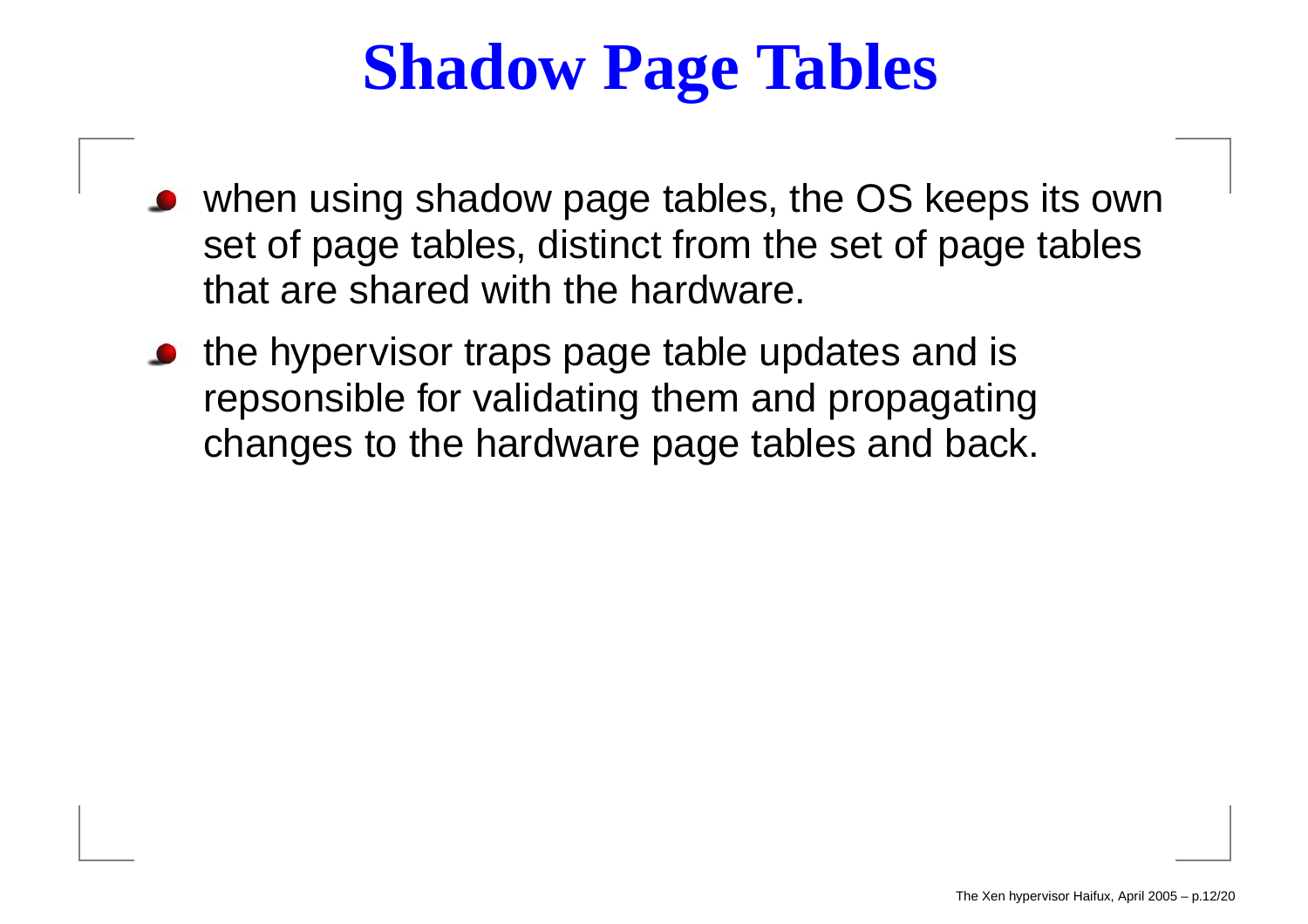# **Direct Page Tables access**

Xen, being <sup>a</sup> paravirtualized architecture, can do this much more efficiently. Rather than keeping distinct page tables for itself and for the OS, the OS is allowed **read only** access to the real page tables. Page tables updates must still go through the hypervisor rather than as direct memory writes.

- guest OSes allocate and manage their own PTs use <sup>a</sup> hypercall to change the PT base (cr3)
- updates go through the hypervisor, which validates them - the OS must not give itself unrestricted PT access, access to hypervisor space, or access to other VMs.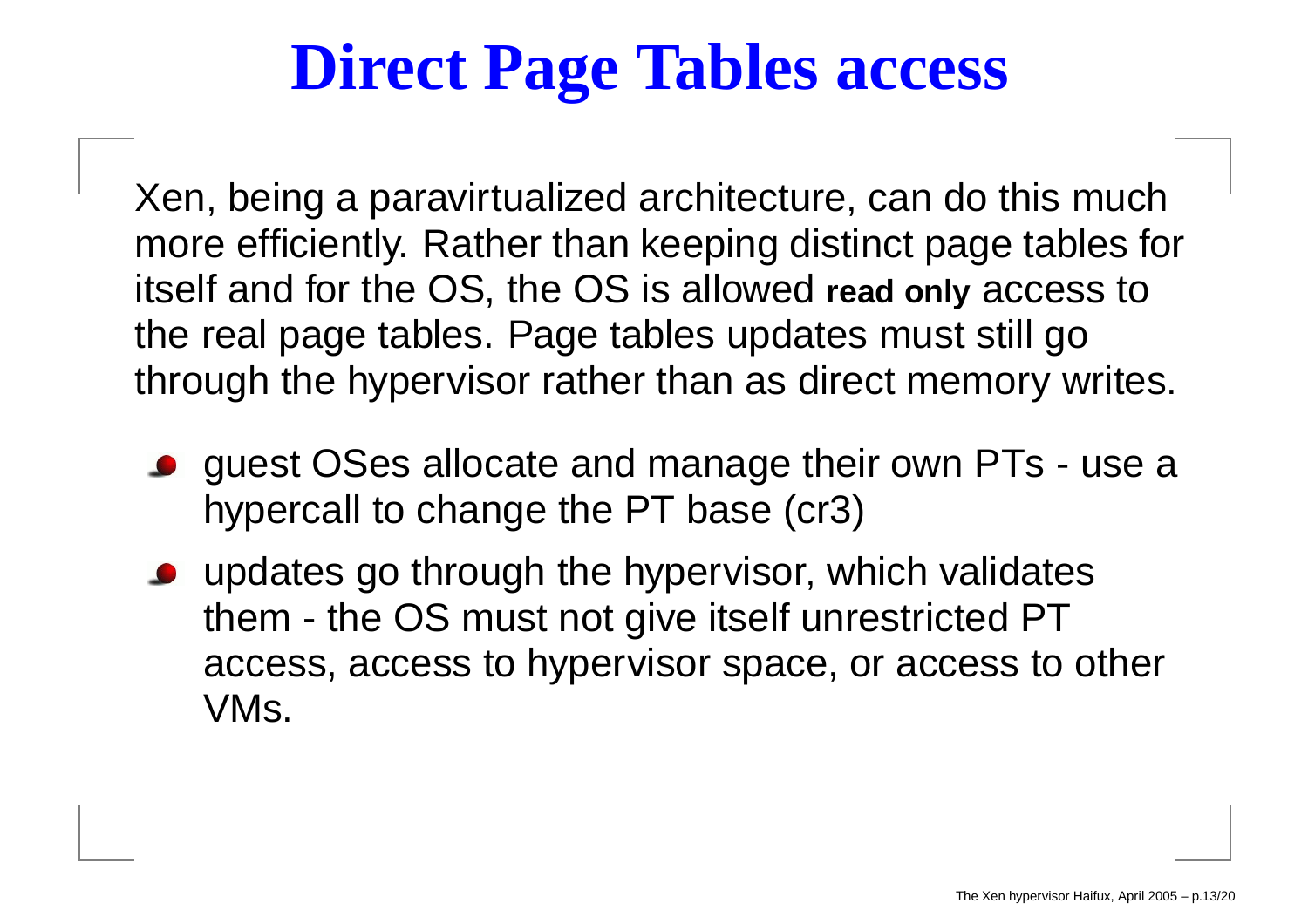# **Segmentation Support**

- segementation suppor t is required b y the thread libraries for TLS (thread local storage)
- Xen provides virtualized GDT and LDT
- since Xen itself is protected b y a segment, there can be no other segments that overlap with it
- NPT TLS uses uses segments in a way that conflicts with Xen - Xen has to use emulation and binar y rewriting to deal with it.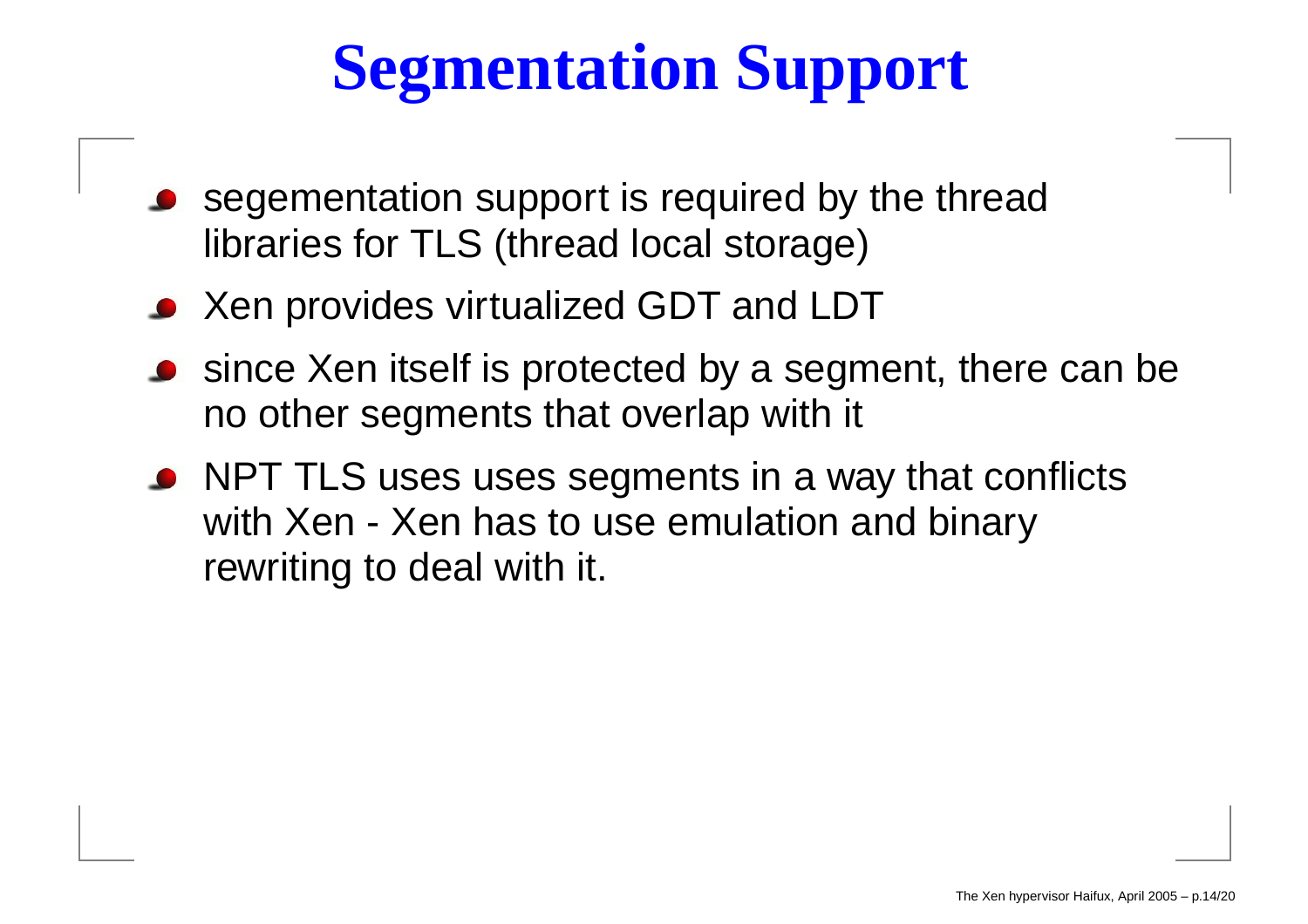# **IO handling**

- when Xen boots up, it launches dom0, the first priviledged domain
- dom0 is <sup>a</sup> priviledged domain that can touch all hardware in the system (long term goal is to move all hardware handling to dom0)
- dom0 exports some subset of the the devices in the system to the other domains
- devices are exported via device channels an asynch shared memory transport coupled with event rings for interrupts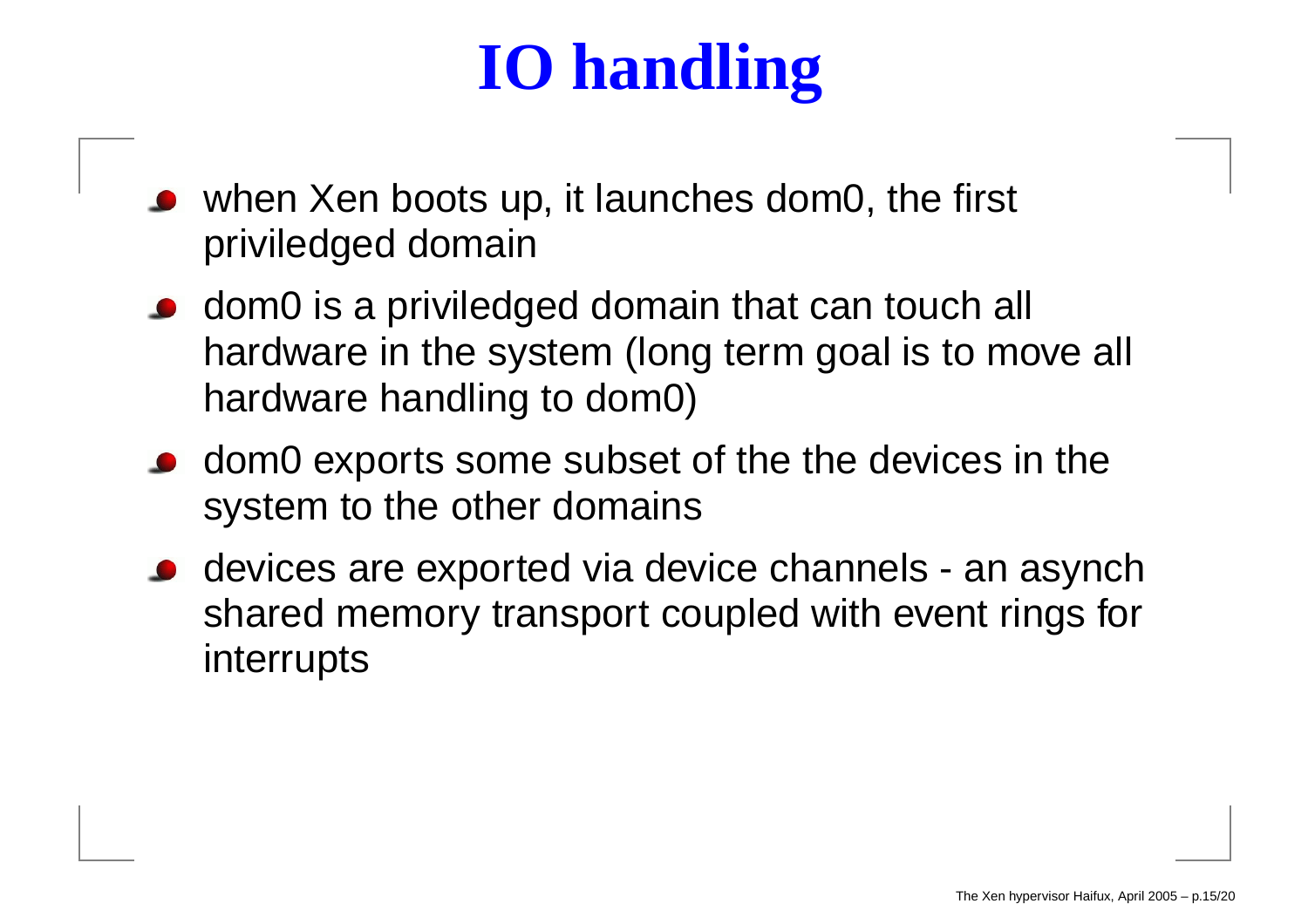# **IO handling cont'**

- dom0 runs the backend of the device, which is exported to each domain via a frontend
	- **c** netback, netfront
	- **blockback, blockfront**
	- there's a PCI pass through for other kinds of devices (e.g. sound)
- backends and frontends communicate via <sup>a</sup> high level device abstraction - block class, network class, etc
- domains other than dom0 may be granted physical device access, securely [as secure as the architecture allows, anyway]
- virtual PCI configuration space and virtual interrupts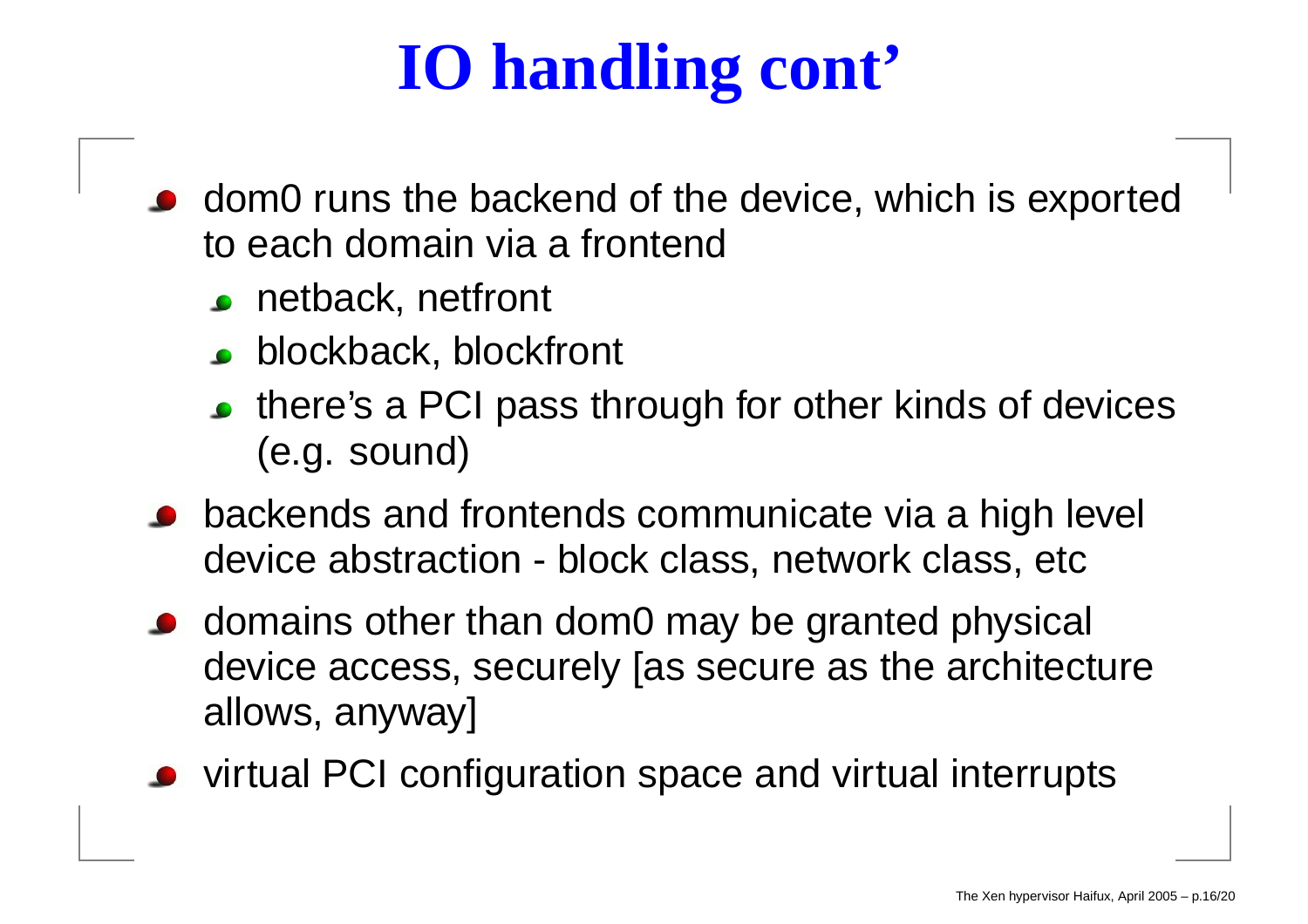#### **Performance**

Xen provides near native performance. What else is there to say? ;-)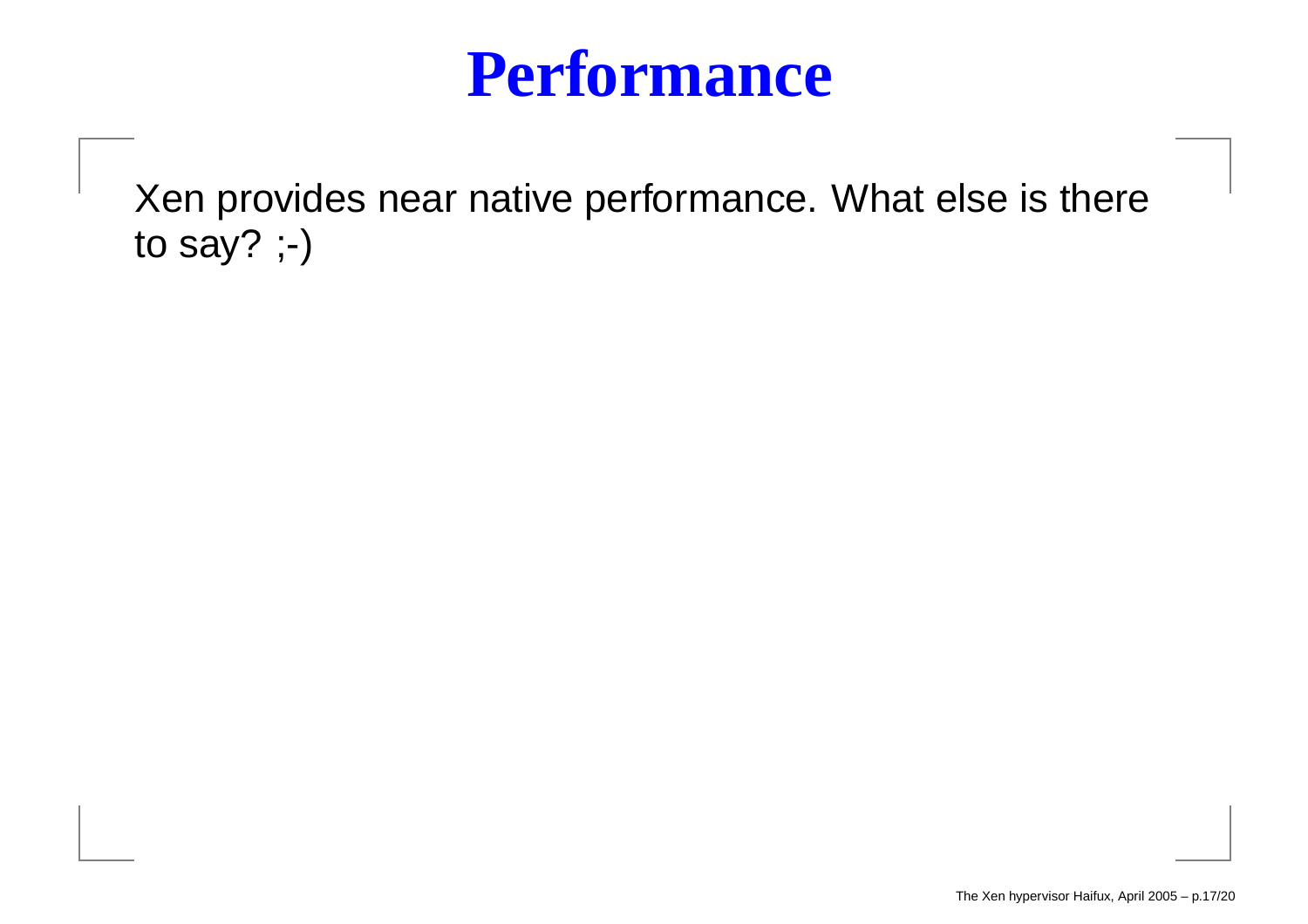# **Scalability**

- Xen includes <sup>a</sup> balloon driver to reclain unused guest memory and give it to other guests.
- PAE36 work in progress, as is large SMP support (2-4 way SMP support works for xen and virtual CPUs for guests already work)
- multiple scheduling algorithms supported, multiple backend block drivers, multiple NICs, etc.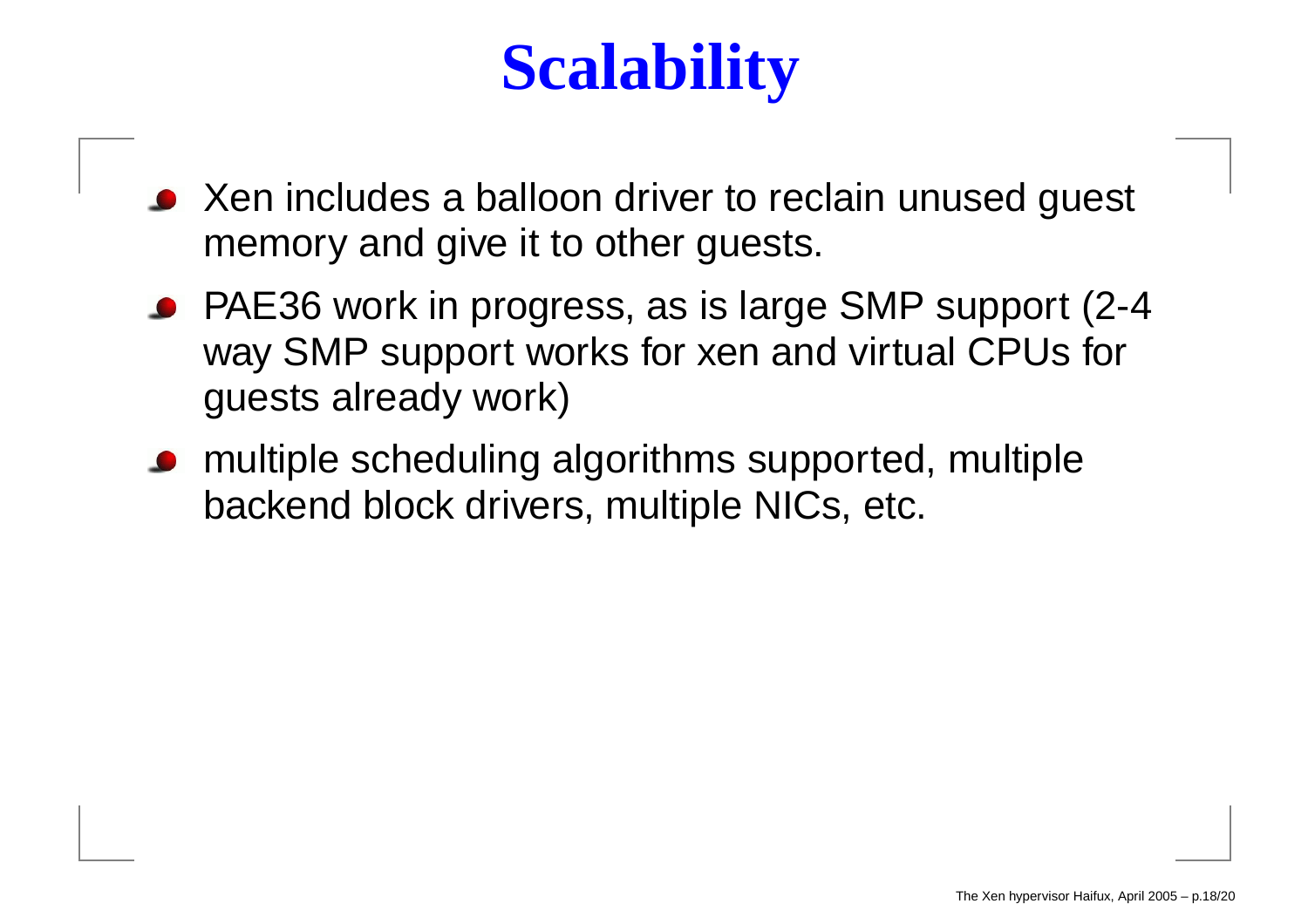#### **Status**

- stable (2.0.5), testing and unstable (3.0) branches.
- 3.0 expected in July 2005.
- unstable really means unstable, progressing at <sup>a</sup> rapid pace.
- the management tools are being constantly rewritten ;-)
- x86 works very well, x86-64, IA64 and PPC work in progress.
- already includes suppot for Intel's VT/VX and AMD's Pacifica, which should allow running unmodified OS's including Windows.